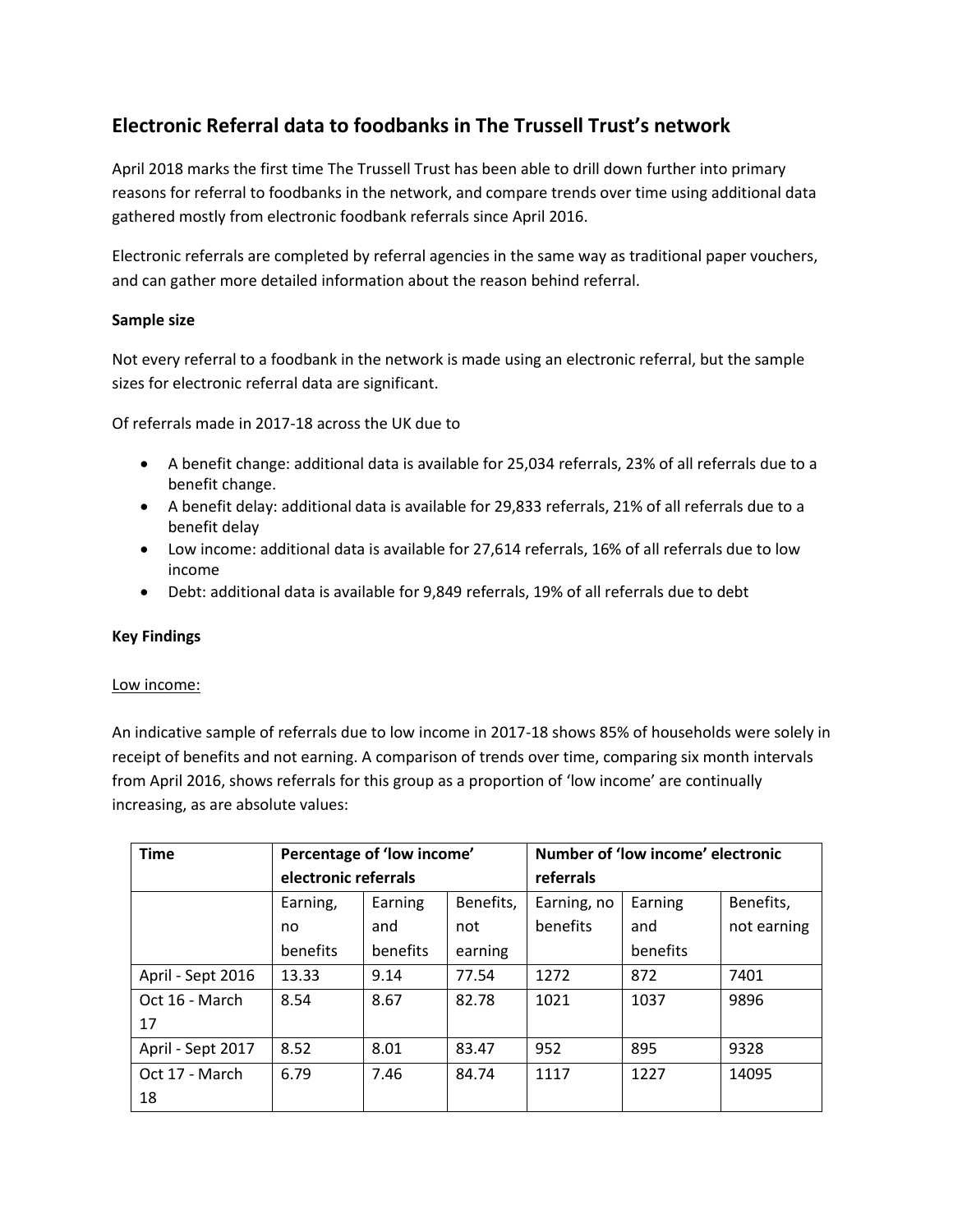## Debt:

A comparison of trends over time in the types of debt driving foodbank referral in an indicative sample since April 2016 shows the proportion of referrals due to housing and utility bill debt have increased substantially:

| Percentage of 'debt' electronic referrals |               |         |              |         |          |       |  |  |  |
|-------------------------------------------|---------------|---------|--------------|---------|----------|-------|--|--|--|
|                                           | Mortgage/rent | Council | Utility      | Funeral | Retailer |       |  |  |  |
|                                           |               | tax     | <b>bills</b> | costs   |          | Other |  |  |  |
| April - Sept 2016                         | 19.59         | 6.99    | 17.63        | 1.43    | 3.11     | 51.26 |  |  |  |
| Oct 16 - March 17                         | 21.88         | 8.22    | 25.18        | 1.39    | 2.29     | 41.03 |  |  |  |
| April - Sept 2017                         | 27.29         | 9.46    | 22.5         | 1.12    | 3.23     | 36.4  |  |  |  |
| Oct 17 - March 18                         | 26.07         | 9.09    | 23.22        | 1.06    | 2.82     | 37.74 |  |  |  |

### Benefit Change:

A comparison of trends over time in the types of benefit change behind foodbank referral in an indicative sample since April 2016 shows the proportion of referrals due to 'benefit sanction' have declined over the last two years, whilst those due to 'reduction in benefit value' have the fastest growth rate of all referrals made due to a benefit change and those due to 'moving to a different benefit' have also grown significantly.

| Percentage of 'benefit change' electronic referrals |          |                   |                      |              |  |  |  |  |  |
|-----------------------------------------------------|----------|-------------------|----------------------|--------------|--|--|--|--|--|
|                                                     | Sanction | Moving to a       | Reduction in benefit | Deduction to |  |  |  |  |  |
|                                                     |          | different benefit | value                | repay DWP    |  |  |  |  |  |
|                                                     |          |                   |                      | loan         |  |  |  |  |  |
| April-Sept 2016                                     | 32.99    | 52.21             | 13.22                | 1.58         |  |  |  |  |  |
| Oct 16 - March 17                                   | 35.14    | 46.86             | 15.64                | 2.35         |  |  |  |  |  |
| April - Sept 2017                                   | 33.09    | 49.27             | 15.77                | 1.86         |  |  |  |  |  |
| Oct 17 - March 18                                   | 25.78    | 54.91             | 17.38                | 1.93         |  |  |  |  |  |

#### **Scotland:**

Of referrals made across Scotland in 2017-18 due to

- A benefit change: additional data is available for 4,633 referrals, 30% of all referrals due to a benefit change.
- A benefit delay: additional data is available for 5,334 referrals, 28% of all referrals due to a benefit delay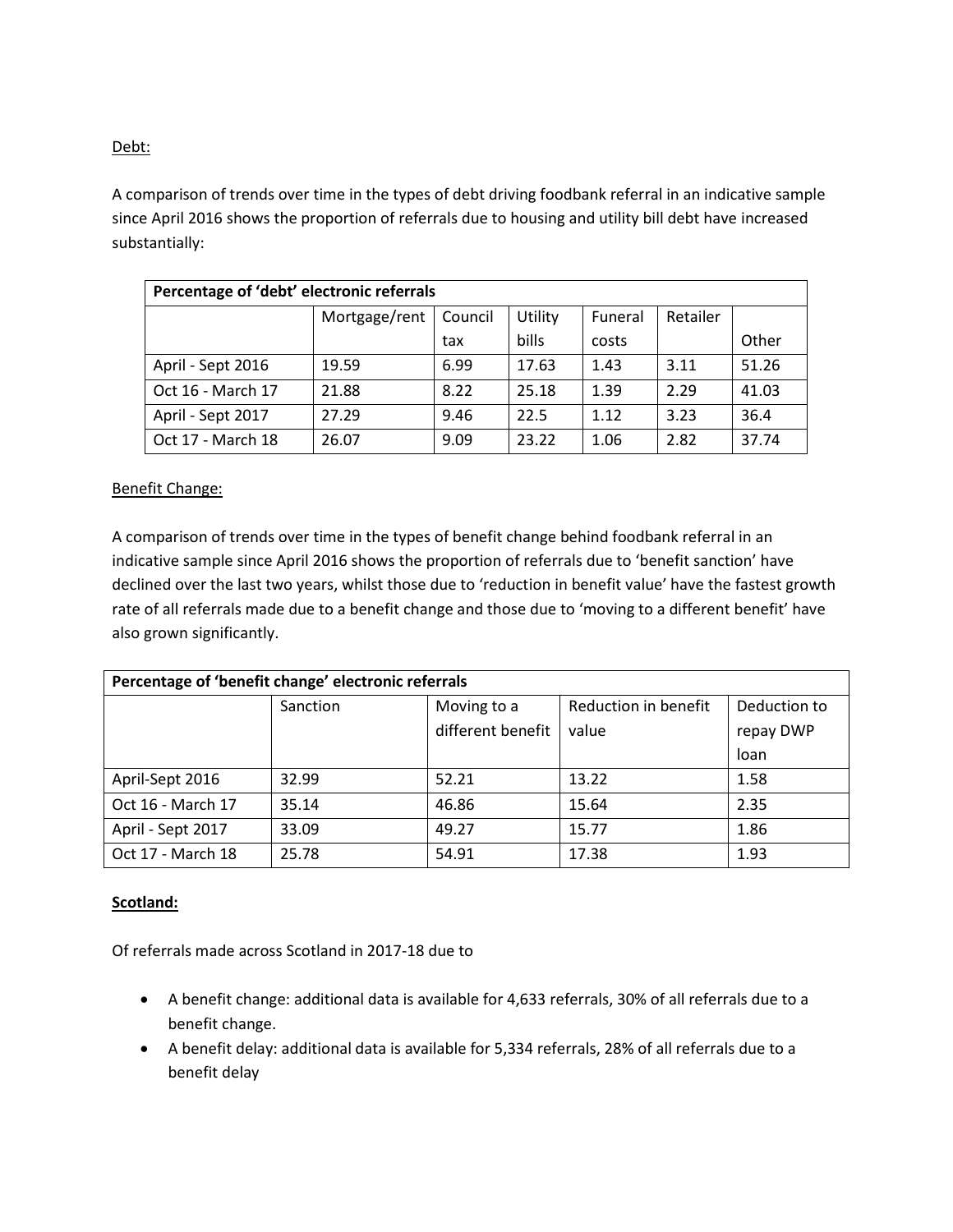- Low income: additional data is available for 5,330 referrals, 22% of all referrals due to low income
- Debt: additional data is available for 2,336 referrals, 34% of all referrals due to debt

All data below refers to Scottish electronic referrals. For UK-wide data, please contact The Trussell Trust press office.

# Low income:

An indicative sample of Scottish foodbank referrals due to low income in 2017-18 shows 90% of households were solely in receipt of benefits and not earning. A comparison of trends over time, comparing six month intervals from April 2016, shows referrals for this group as a proportion of 'low income' are continually increasing, as are absolute values:

| <b>Time</b>       | Percentage of 'low income' |          |           | Number of 'low income' electronic |          |             |
|-------------------|----------------------------|----------|-----------|-----------------------------------|----------|-------------|
|                   | electronic referrals       |          |           | referrals                         |          |             |
|                   | Earning,                   | Earning  | Benefits, | Earning, no                       | Earning  | Benefits,   |
|                   | no                         | and      | not       | benefits                          | and      | not earning |
|                   | benefits                   | benefits | earning   |                                   | benefits |             |
| April - Sept 2016 | 9.04                       | 7.36     | 83.60     | 156                               | 127      | 1443        |
| Oct 16 - March    | 6.23                       | 6.15     | 87.62     | 157                               | 155      | 2208        |
| 17                |                            |          |           |                                   |          |             |
| April - Sept 2017 | 5.69                       | 5.20     | 89.12     | 128                               | 117      | 2006        |
| Oct 17 - March    | 5.03                       | 3.80     | 91.17     | 155                               | 117      | 2807        |
| 18                |                            |          |           |                                   |          |             |

# Debt:

A comparison of trends over time in the types of debt driving Scottish foodbank referral in an indicative sample since April 2016 shows the proportion of referrals due to housing and utility bill debt have increased substantially:

| Percentage of 'debt' electronic referrals |               |         |              |         |          |       |  |  |
|-------------------------------------------|---------------|---------|--------------|---------|----------|-------|--|--|
|                                           | Mortgage/rent | Council | Utility      | Funeral | Retailer |       |  |  |
|                                           |               | tax     | <b>bills</b> | costs   |          | Other |  |  |
| April - Sept 2016                         | 21.17         | 2.92    | 21.03        | 1.53    | 1.53     | 51.81 |  |  |
| Oct 16 - March 17                         | 16.41         | 4.49    | 39.86        | 1.73    | 1.94     | 35.57 |  |  |
| April - Sept 2017                         | 26.90         | 4.78    | 27.68        | 2.05    | 3.70     | 34.89 |  |  |
| Oct 17 - March 18                         | 28.47         | 5.04    | 26.72        | 1.37    | 3.21     | 35.19 |  |  |

# Benefit Change:

A comparison of trends over time in the types of benefit change behind Scottish foodbank referral in an indicative sample since April 2016 shows the proportion of referrals due to 'benefit sanction' have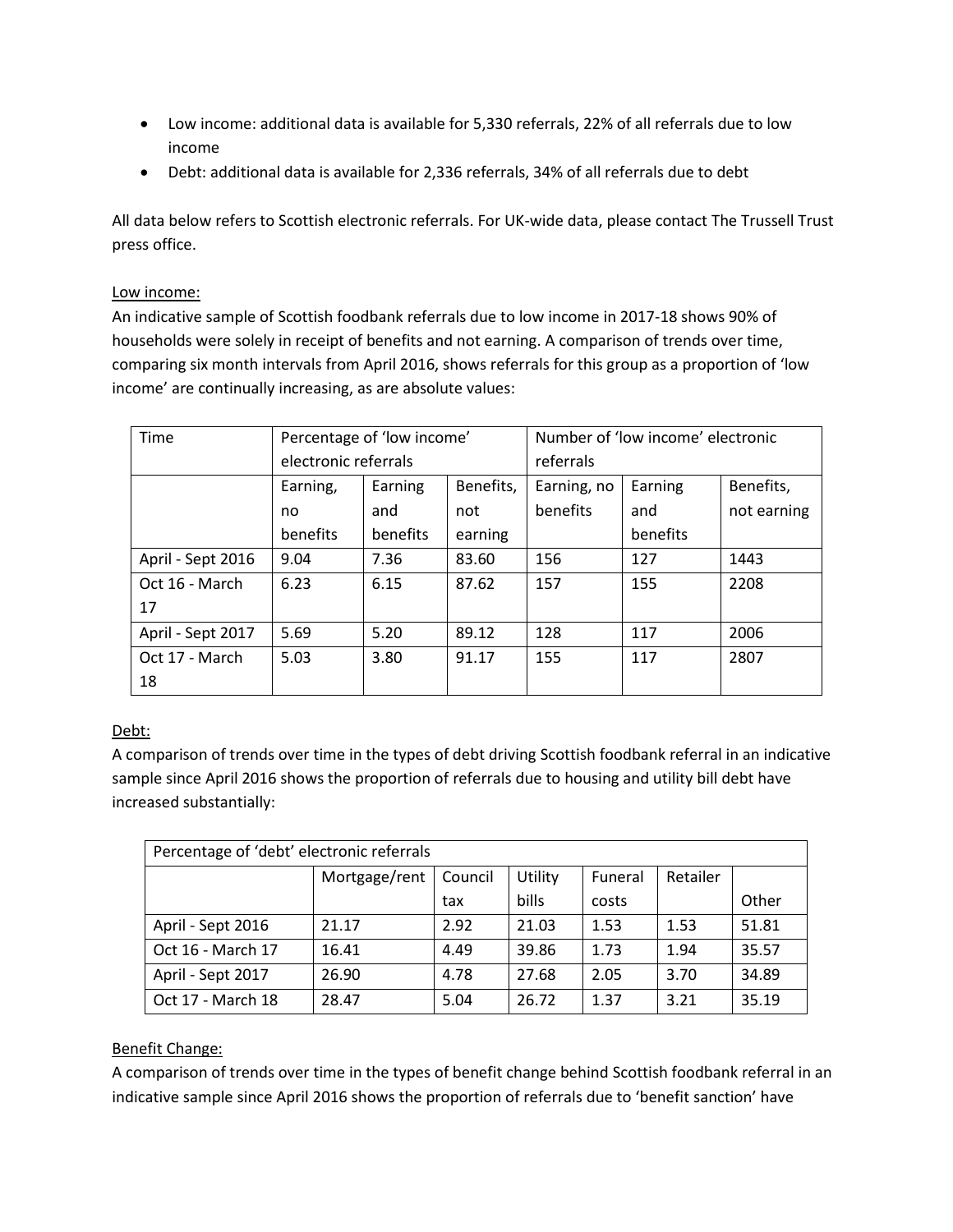declined over the last two years, whilst those due to 'reduction in benefit value' have the fastest growth rate of all referrals made due to a benefit change and those due to 'moving to a different benefit' have also grown significantly.

| Percentage of 'benefit change' electronic referrals |          |                   |                      |              |  |  |  |  |
|-----------------------------------------------------|----------|-------------------|----------------------|--------------|--|--|--|--|
|                                                     | Sanction | Moving to a       | Reduction in benefit | Deduction to |  |  |  |  |
|                                                     |          | different benefit | value                | repay DWP    |  |  |  |  |
|                                                     |          |                   |                      | loan         |  |  |  |  |
| April-Sept 2016                                     | 34.63    | 49.79             | 13.46                | 2.13         |  |  |  |  |
| Oct 16 - March 17                                   | 41.81    | 42.78             | 13.86                | 1.55         |  |  |  |  |
| April - Sept 2017                                   | 38.45    | 42.95             | 16.76                | 1.84         |  |  |  |  |
| Oct 17 - March 18                                   | 31.03    | 48.40             | 18.36                | 2.20         |  |  |  |  |

# **Wales:**

### Low income:

An indicative sample of referrals due to low income in 2017-18 shows over 85% of households in Wales were solely in receipt of benefits and not earning. A comparison of trends over time, comparing six month intervals from April 2016, shows referrals for this group as a proportion of 'low income' are continually increasing, as are absolute values:

| <b>Time</b>       | Percentage of 'low income' |          |           | Number of 'low income' electronic |          |             |
|-------------------|----------------------------|----------|-----------|-----------------------------------|----------|-------------|
|                   | electronic referrals       |          |           | referrals                         |          |             |
|                   | Earning,                   | Earning  | Benefits, | Earning, no                       | Earning  | Benefits,   |
|                   | no                         | and      | not       | benefits                          | and      | not earning |
|                   | benefits                   | benefits | earning   |                                   | benefits |             |
| April - Sept 2016 | 13.23%                     | 9.04%    | 77.73%    | 98                                | 67       | 576         |
| Oct 16 - March    |                            |          |           |                                   |          |             |
| 17                | 5.70%                      | 8.47%    | 85.83%    | 68                                | 101      | 1024        |
| April - Sept 2017 | 4.99%                      | 6.18%    | 88.83%    | 50                                | 62       | 891         |
| Oct 17 - March    |                            |          |           |                                   |          |             |
| 18                | 5.37%                      | 7.57%    | 87.06%    | 73                                | 103      | 1184        |

# Benefit Delay:

A comparison of trends over time in the types of benefit change behind foodbank referral in an indicative sample since April 2016 shows the proportion of referrals due to 'interrupted payments' have declined over the last two years, whilst those due to 'awaiting first payment' and 'new claim not yet awarded' are increasing.

**Percentage of 'benefit delay' electronic referrals**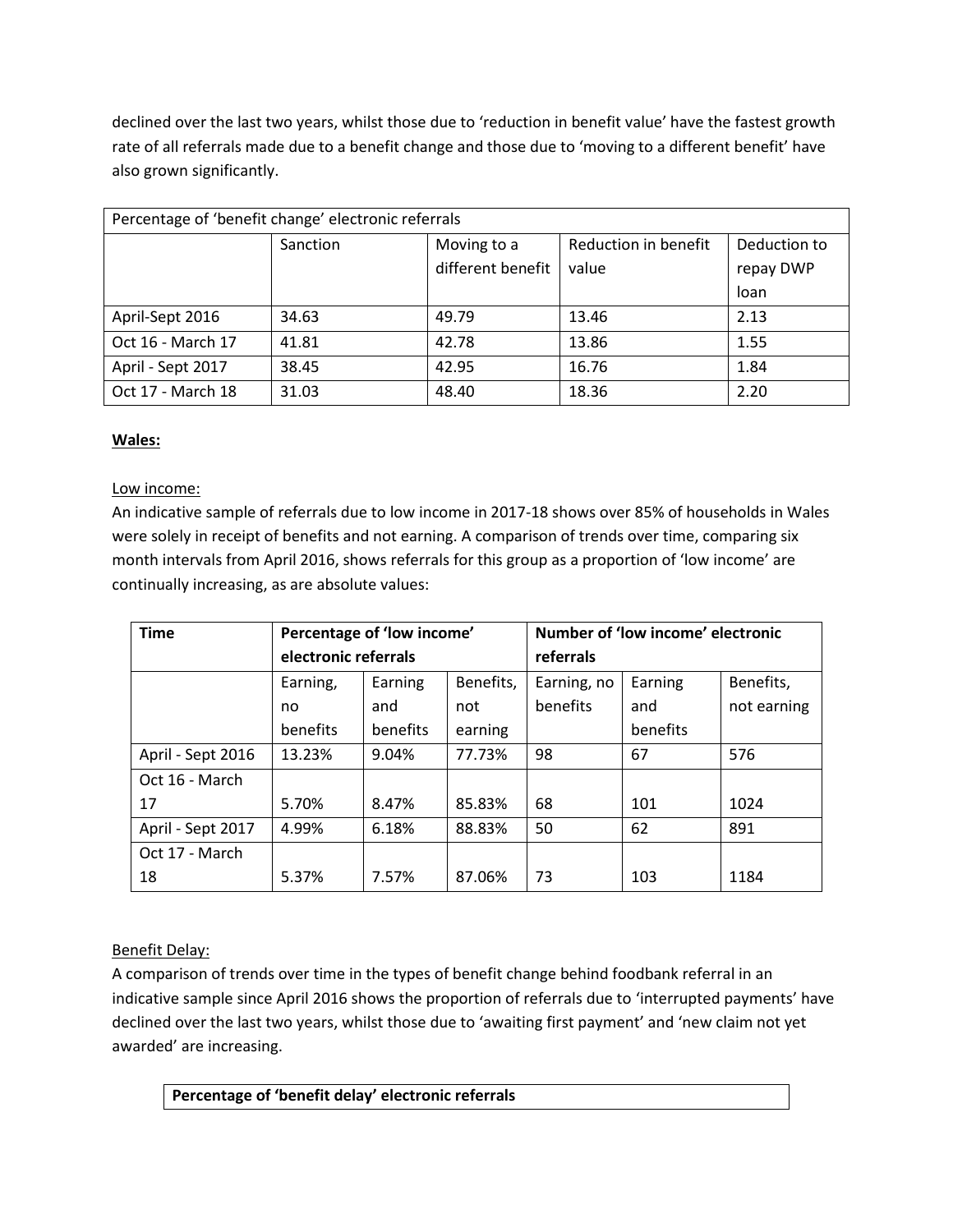|                   | New claim not yet | Awaiting first | Interrupted |
|-------------------|-------------------|----------------|-------------|
|                   | awarded           | payment        | payments    |
| April-Sept 2016   | 30.29%            | 22.92%         | 46.79%      |
| Oct 16 - March 17 | 28.56%            | 28.02%         | 43.42%      |
| April - Sept 2017 | 31.74%            | 25.78%         | 42.48%      |
| Oct 17 - March 18 | 36.56%            | 31.60%         | 31.84%      |

## **Northern Ireland:**

#### Low income:

An indicative sample of referrals in Northern Ireland due to low income in 2017-18 shows 90% of households were solely in receipt of benefits and not earning. A comparison of trends over time, comparing six month intervals from April 2016, shows referrals for this group as a proportion of 'low income' are continually increasing:

| <b>Time</b>       | Percentage of 'low income' |          |           |             | Number of 'low income' electronic |             |
|-------------------|----------------------------|----------|-----------|-------------|-----------------------------------|-------------|
|                   | electronic referrals       |          |           | referrals   |                                   |             |
|                   | Earning,                   | Earning  | Benefits, | Earning, no | Earning                           | Benefits,   |
|                   | no                         | and      | not       | benefits    | and                               | not earning |
|                   | benefits                   | benefits | earning   |             | benefits                          |             |
| April - Sept 2016 | 12.70%                     | 4.17%    | 83.12%    | 70          | 23                                | 458         |
| Oct 16 - March    |                            |          |           |             |                                   |             |
| 17                | 3.74%                      | 1.68%    | 94.59%    | 29          | 13                                | 734         |
| April - Sept 2017 | 4.86%                      | 2.30%    | 92.84%    | 19          | 9                                 | 363         |
| Oct 17 - March    |                            |          |           |             |                                   |             |
| 18                | 5.08%                      | 4.75%    | 90.17%    | 15          | 14                                | 266         |

#### **London:**

#### Low income:

An indicative sample of referrals due to low income in 2017-18 shows that, in London, over 80% of households were solely in receipt of benefits and not earning. A comparison of trends over time, comparing six month intervals from April 2016, shows referrals for this group as a proportion of 'low income' are continually increasing, as are absolute values:

| Time | Percentage of 'low income'<br>electronic referrals |         |           | Number of 'low income' electronic<br>referrals |         |             |
|------|----------------------------------------------------|---------|-----------|------------------------------------------------|---------|-------------|
|      | Earning,                                           | Earning | Benefits, | Earning, no                                    | Earning | Benefits,   |
|      | no                                                 | and     | not       | benefits                                       | and     | not earning |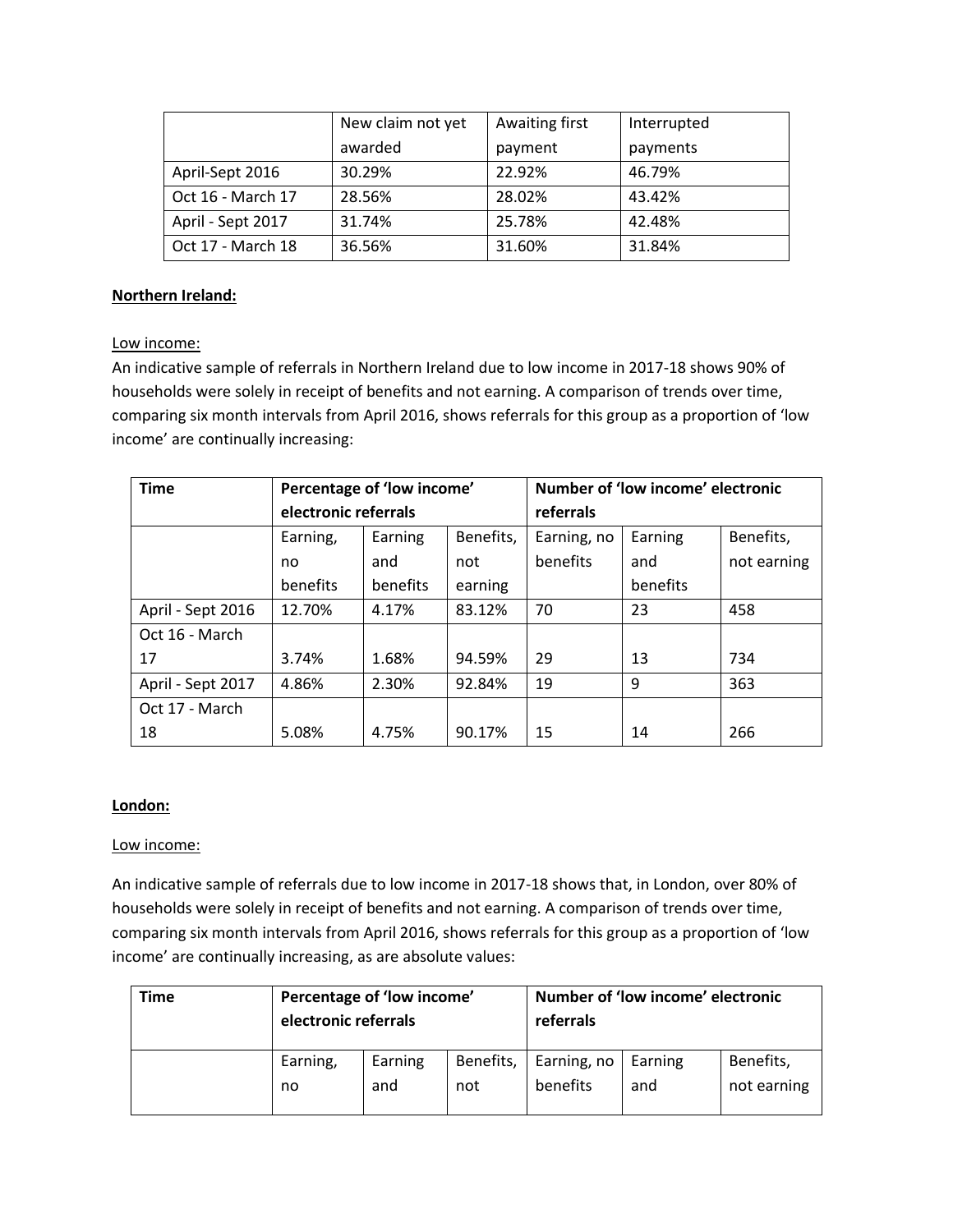|                   | benefits | benefits | earning |     | benefits |      |
|-------------------|----------|----------|---------|-----|----------|------|
| April - Sept 2016 | 15.55%   | 7.49%    | 76.96%  | 135 | 65       | 668  |
| Oct 16 - March    |          |          |         |     |          |      |
| 17                | 11.93%   | 11.50%   | 76.57%  | 112 | 108      | 719  |
| April - Sept 2017 | 11.40%   | 8.94%    | 79.66%  | 134 | 105      | 936  |
| Oct 17 - March    |          |          |         |     |          |      |
| 18                | 6.81%    | 7.81%    | 85.37%  | 129 | 148      | 1617 |

#### Benefit Change:

A comparison of trends over time in the types of benefit change behind foodbank referral in an indicative sample since April 2016 shows the proportion of referrals due to 'benefit sanction' have declined over the last two years, whilst those due to 'reduction in benefit value' have increased significantly.

| Percentage of 'benefit change' electronic referrals |          |                   |                      |              |  |  |  |  |  |
|-----------------------------------------------------|----------|-------------------|----------------------|--------------|--|--|--|--|--|
|                                                     | Sanction | Moving to a       | Reduction in benefit | Deduction to |  |  |  |  |  |
|                                                     |          | different benefit | value                | repay DWP    |  |  |  |  |  |
|                                                     |          |                   |                      | loan         |  |  |  |  |  |
|                                                     |          |                   |                      |              |  |  |  |  |  |
| April-Sept 2016                                     | 32.91%   | 49.87%            | 15.70%               | 1.52%        |  |  |  |  |  |
| Oct 16 - March 17                                   | 35.18%   | 47.72%            | 16.37%               | 0.74%        |  |  |  |  |  |
| April - Sept 2017                                   | 27.87%   | 47.91%            | 22.62%               | 1.60%        |  |  |  |  |  |
| Oct 17 - March 18                                   | 29.68%   | 45.42%            | 24.04%               | 0.86%        |  |  |  |  |  |

Benefit change:

A comparison of trends over time in the types of benefit delay behind foodbank referral in an indicative sample since April 2016 shows the proportion of referrals due to 'awaiting first payment' have increased.

| Percentage of 'benefit delay' electronic referrals |                   |                |             |  |
|----------------------------------------------------|-------------------|----------------|-------------|--|
|                                                    | New claim not yet | Awaiting first | Interrupted |  |
|                                                    | awarded           | payment        | payments    |  |